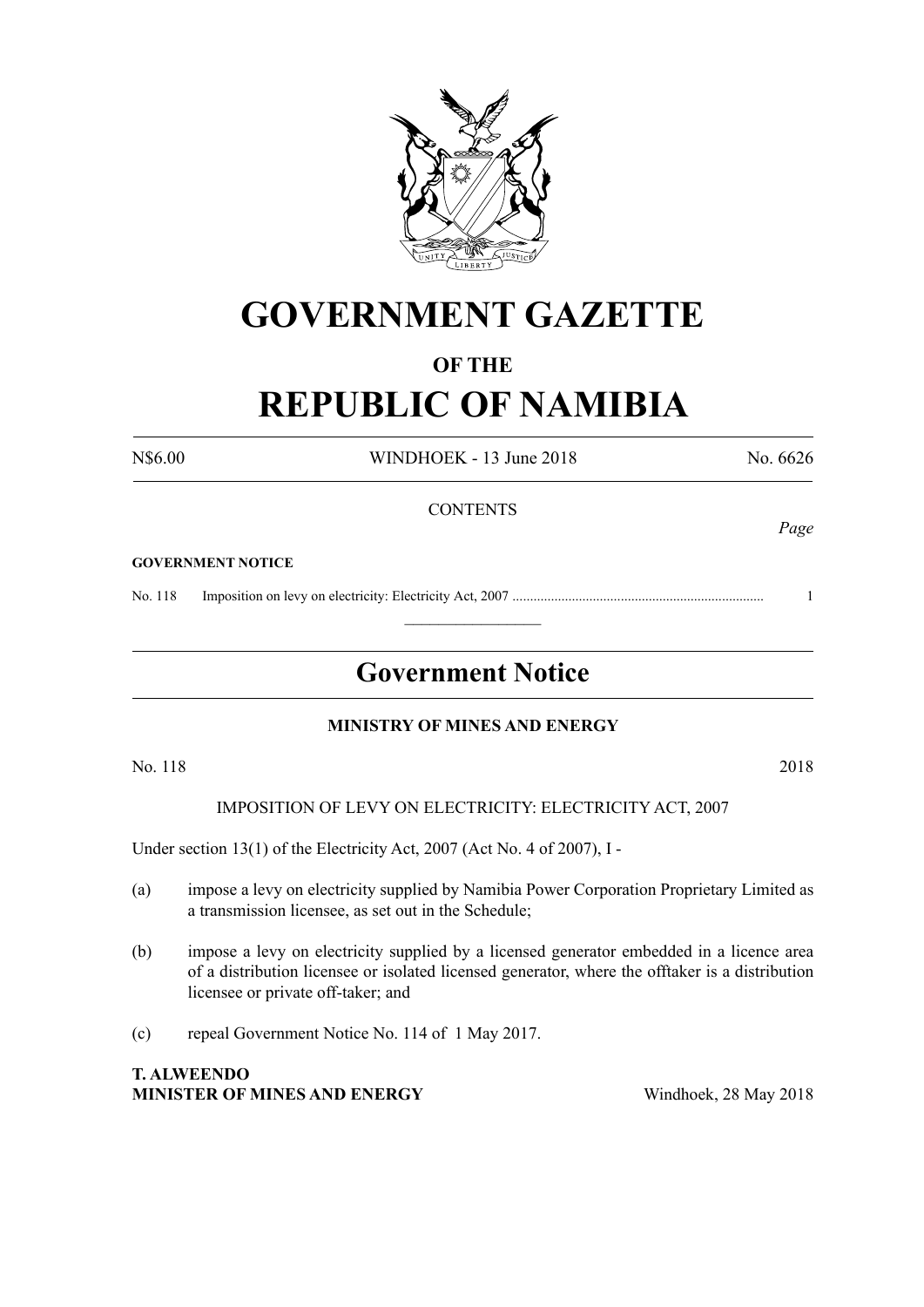#### **SCHEDULE**

#### LEVY ON ELECTRICITY SUPPLIED BY NAMPOWER (PTY) LTD, EMBEDDED AND ISOLATED GENERATORS

#### **Definitions**

**1.** In this notice a word or an expression to which a meaning has been given in the Act has that meaning, unless the context indicates otherwise -

"embedded generator" means a licensed generator who is embedded in a license area of a distribution license;

"isolated generator" means a licensed generator who is not connected to an electricity transmission or distribution network;

"Nampower (Pty) Ltd" means Namibia Power Corporation (Proprietary) Limited;

"private off-taker" includes generation for own consumption, but excludes stand-by generators; and

"the Act" means the Electricity Act, 2007 (Act No. 4 of 2007).

#### **Amount or rate of levy**

**2.** The amount of the levy imposed is 2.03 Namibian cents per unit of total electricity supplied by -

- (a) Nampower (Pty) Ltd to customers in Namibia and which units must be measured for the purposes of such levy in kilowatt-hour at the point where those units exit the Nampower (Pty) Ltd transmission system; and
- (b) an embedded generator to a distribution licensee in Namibia or to a private off-taker and which units must be measured for the purposes of such levy in kilowatt-hour at the point where those units are supplied or delivered to the distribution licensee or the private offtaker.

#### **Periods of payment of levy**

**3.** (1) The levy is payable monthly in arrears in respect of the sum total of electricity provided or consumed as set out in paragraph 2 during the month and must be paid to the Electricity Control Board established under section 2 of the Electricity Act, 2007, not later than -

- (a) the 15th day of the month following the month in respect of which the levy is payable; or
- (b) where that day falls on a Saturday, a Sunday or a public holiday, the first business day after that.

(2) The levy is payable on the sum total of electricity set out in paragraph 2 without any deductions irrespective of whether or not a customer of -

- (a) Nampower (Pty) Ltd has failed to pay for the supply of the transmitted electricity; or
- (b) an embedded generator or private off-taker has failed to pay for the supply of the delivered electricity.